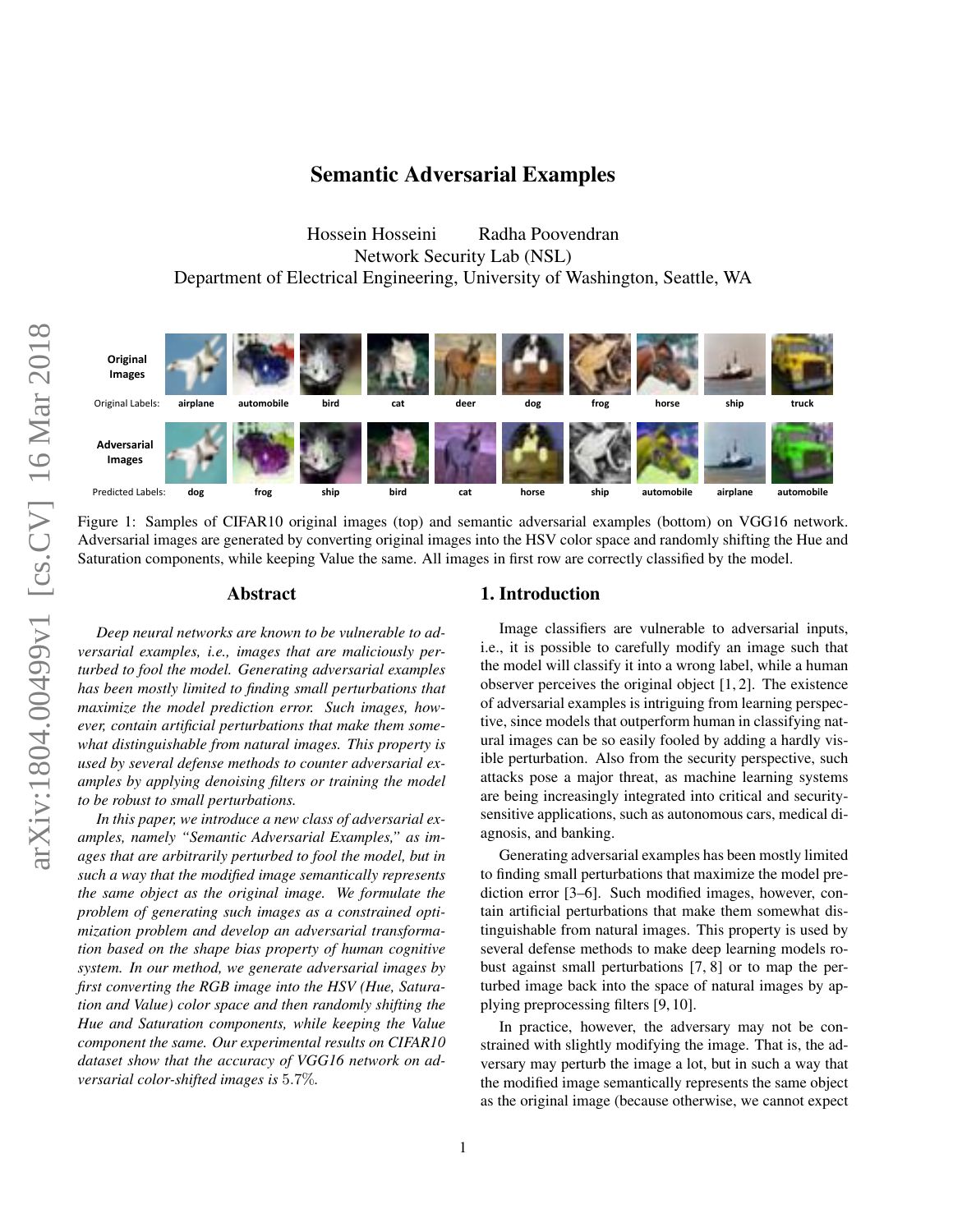the model to classify it correctly). To construct such images, we need to identify the types of transformations that human vision is invariant to and investigate how do start-of-the-art deep learning models compare to humans.

One property of human cognitive system is the "shape bias", i.e., when assigning a name to new items, humans weight shape more heavily than they do other dimensions of perceptual similarity, such as size or texture [11]. Convolutional Neural Networks (CNNs) are similarly designed to take into account the spatial structure of image data. In fact, models trained on ImageNet are shown to display shape bias as well [12].

In this paper, we make the following contributions.

- We introduce a new class of adversarial examples, namely *semantic adversarial examples*, as images that are arbitrarily perturbed to fool the model, but semantically represent the original objects. We formulate the problem as a constrained optimization problem, requiring the modified image to be smooth and naturallooking, so as to be undetectable by current defense methods.
- We propose a method for generating semantic adversarial images, based on the shape bias property of human cognitive system. In our method, we first convert the image from RGB into the HSV color space, composed of Hue, Saturation and Value color channels. We then randomly shift the hue and saturation components, while keeping the value the same. This approach generates images that contain the original object with different colors and colorfulness.
- We perform the experiments on CIFAR10 dataset and VGG16 network. The results show that the model accuracy on adversarial color-shifted images is 5.7%. Figure 1 shows samples of CIFAR10 original images and their corresponding modified images that fool the VGG16 model. As can be seen, modified images represent the same object as original images. We also apply the attack on the state-of-the-art robust model against adversarial examples [8] and show that the model accuracy drops to 8.6% when tested on adversarial color-shifted images. The code for generating adversarial color-shifted images is available at https://github.com/HosseinHosseini/ Semantic-Adversarial-Examples.

The rest of the paper is organized as follows. Section 2 presents the problem of generating semantic adversarial examples. In section3, we first provide a background on shape bias property and HSV color space and then propose a method for generating adversarial color-shifted images. Section 4 presents the experimental results. Section 5 reviews the related works and Section 6 concludes the paper.

## 2. Problem Statement

#### 2.1. Adversarial Examples

In this paper, we consider the misclassification attack. Current techniques for generating adversarial examples try to find a perturbation that maximizes the network prediction error. Let  $F$  be the machine learning classifier and  $x$  be the given image. The adversarial perturbation is typically found by solving the following optimization problem [2]:

$$
\min \|\delta\|
$$
  
s.t.  $F(x + \delta) \neq F(x)$ . (1)

The added perturbation in adversarial examples is usually small and, hence, the modified image is likely to belong to the same class as the original image. The image, however, does contain an artificial perturbation that makes it somewhat distinguishable from natural images. This property is used by several defense methods to counter adversarial examples by explicitly applying denoising operations [9, 10] or training the model to do so implicitly [7, 8].

### 2.2. Semantic Adversarial Examples

In practice, the adversary may not be constrained with slightly modifying the image. That is, the image can be modified by any transformation, conditioned that the transformation preservers the semantics of the image. Let  $\Omega$  be the human vision system. The problem of generating semantic adversarial examples is stated as follows:

find 
$$
x^*
$$
 (2)  
s.t.  $\Omega(x^*) = \Omega(x)$  and  $F(x^*) \neq F(x)$ .

The problem (2) can be seen as mapping any given image into the space of natural images that are misclassified by the model, but contain the original object. In this sense, wrongly-classified clean images are adversarial examples with zero perturbation.

Identifying and studying adversarial transformations is important from the learning perspective, since it helps to investigate how the model compares to human visual system and also to analyze the model generalization performance. Moreover, such adversarial transformations will be able to evade state-of-the-art defense methods that try to reverse the added perturbation. Therefore, it is important also from the security perspective to identify the attack space and develop more robust defense mechanisms.

### 3. Proposed Method

In this section, we first review the shape bias property of human cognitive system. We then provide a background on HSV color space and finally propose a method for generating semantic adversarial examples by shifting the image color components.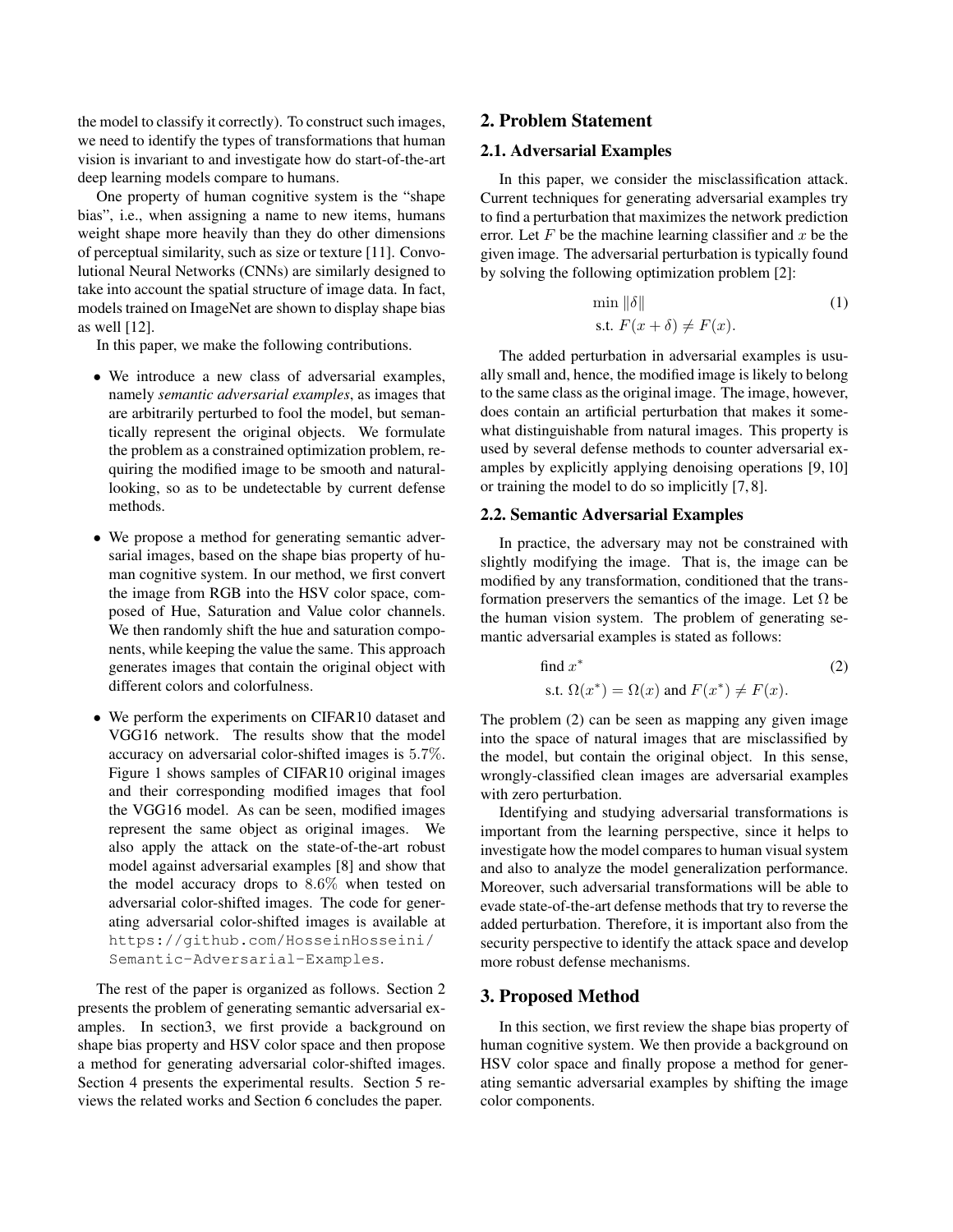### 3.1. Shape Bias Property of Human Cognitive System

To construct semantic adversarial examples, we need to identify the properties of human vision system. One such property is the "shape bias," stating that humans prefer to categorize objects according to their shape rather than color [11]. Therefore, we expect machine learning models to also correctly classify images that contain the original object with different colors. In the following, we propose a method to generate such images.

#### 3.2. HSV Color Space

HSV (Hue, Saturation and Value) is an alternative to RGB (red, green and blue) color space and is known to more closely represent the way human vision perceives color [13]. The hue channel corresponds to the color's position on the color wheel. As hue increases from 0 to 1, the color transitions from red to orange, yellow, green, cyan, blue, magenta, and finally back to red. Saturation measures the colorfulness, i.e., setting saturation to 0 yields a grayscale image and increasing it to 1 generates the most colorful image with same colors. Value shows the brightness, which is maximum value of red, green and blue components.

## 3.3. Color-Shifted Images as Semantic Adversarial Examples

HSV can be seen as a color space, in which color components (hue and saturation) are decoupled from the object structure (brightness). Therefore, by changing the hue and saturation components and keeping the value the same, we can generate images that contain the original object with different color and colorfulness. Let  $x_H, x_S$  and  $x_V$  respectively denote the hue, saturation and value components of image  $x$ . The problem of generating semantic adversarial examples by changing the image color can be stated as follows:

find 
$$
x^*
$$
 (3)  
s.t.  $x_V^* = x_V$  and  $F(x^*) \neq F(x)$ .

For solving (3), we can generate random images, set their value component to  $x_V$  and then choose the ones that are misclassified by the model. Equally, we can start from the given image and randomly perturb the hue and saturation components in such a way that the modified image can fool the model. These methods, however, will generate images with visible noise.

In order to generate smooth and natural-looking images, we *shift* the hue and saturation components of all pixels by the same amount. This approach generates an image where all pixels are equally colored if the shift in saturation is positive or decolored if the shift is negative. The color of all pix-



Figure 2: Illustration of shifting color components (hue and saturation) in HSV color space on a sample image of CI-FAR10 dataset. The center image is the original one. Shifting hue and saturation components changes the color and colorfulness, respectively. As can be seen, the original object is recognizable in all images.

els (the hue component) is also shifted by a fixed amount. We call such images as *color-shifted images*.

We also note that significantly decreasing or increasing the saturation component generates gray-scale or too colorful images, respectively, and hence causes the image to be less like a natural color image. To generate better looking images, we add a requirement that the saturation component be minimally shifted. Figure 2 shows a sample image of CIFAR10 dataset and several color-shifted images. The center image is the original one. As can be seen, images differ in color and colorfulness across variations in hue and saturation components, respectively. Also, while the original object is recognizable in all images, images closer to the middle column look more like natural color images.

Let  $\delta_H$  and  $\delta_S$  denote the shifts in hue and saturation components, respectively. Adversarial color-shifted images can be generated by solving the following problem:

$$
\min |\delta_S|
$$
\n
$$
\text{s.t.} \begin{cases}\nx_H^* = (x_H + \delta_H) \text{ mod } 1 \\
x_S^* = \text{clip}(x_S + \delta_S, 0, 1) \\
x_V^* = x_V \\
\text{and } F(x^*) \neq F(x).\n\end{cases}
$$
\n(4)

Note that  $\delta_H$  and  $\delta_S$  are scalars. The color in hue component changes in a circle, i.e., hue of 1 is equal to hue of 0. Hence, we compute the modulo of hue component with 1 to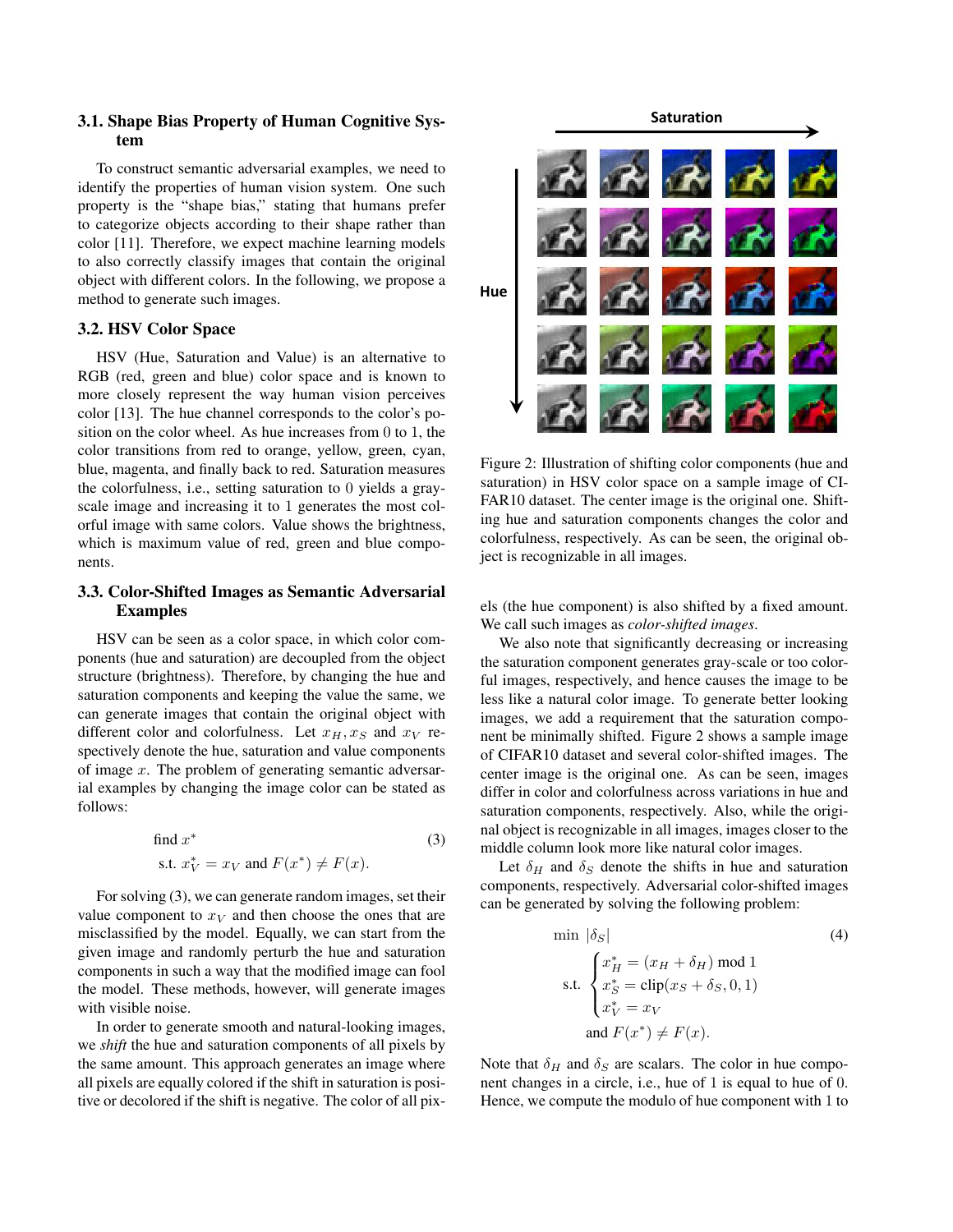map it to  $[0, 1]$ . The saturation component, however, should be clipped to the interval of [0, 1].

#### 3.4. Algorithm

To solve (4), we do a random search over parameters  $\delta_H$ and  $\delta_S$ , and obtain the modified image as described in first constraint of (4). We continue generating color-shifted images until the modified image is misclassified by the model or the maximum number of trials, denoted by  $N$ , is reached. The shift in hue component is chosen as  $\delta_H \sim U(0, 1)$ , where  $U(a, b)$  denotes uniform distribution in [a, b]. However, to find adversarial images with smaller saturation shift,  $\delta_S$  is chosen as  $\delta_S \sim U(-\frac{i}{N}, \frac{i}{N})$ , where *i* is the iteration number. That is, we start with  $\delta_S = 0$  and linearly increase the interval after each trial. Algorithm 1 describes the method.

|  |  |  | Algorithm 1 Generating Adversarial Color-shifted Images |  |
|--|--|--|---------------------------------------------------------|--|
|--|--|--|---------------------------------------------------------|--|

- 1: **Input:** Classifier  $F$ , Image  $x$ , Maximum number of trials N
- 2: **Output:** Adversarial color-shifted image  $x^*$  or  $\emptyset$
- 3:  $x_H, x_S, x_V \leftarrow$  Hue, Saturation and Value components of image  $x$ , respectively.

4:  $x^* \leftarrow x$ 

- 5: for  $i = 0, ..., N 1$  do<br>6:  $\delta_H \leftarrow$  a number uni
- 6:  $\delta_H \leftarrow$  a number uniformly chosen in  $[0, 1]$ <br>7:  $\delta_S \leftarrow$  a number uniformly chosen in  $\left[-\frac{i}{N}\right]$
- 7:  $\delta_S \leftarrow$  a number uniformly chosen in  $\left[-\frac{i}{N}, \frac{i}{N}\right]$
- 8:  $x_H^* = (x_H + \delta_H) \text{ mod } 1$
- 9:  $x_S^* = \text{clip}(x_S + \delta_S, 0, 1)$
- 10: **if**  $F(x^*) \neq F(x)$  then
- 11: **return**  $x^*$
- 12: end if
- 13: end for
- 14: return ∅

### 4. Experimental Results

Experiments are performed on image dataset CIFAR10, which consists of natural color images in 10 classes of airplane, automobile, bird, cat, deer, dog, frog, horse, ship and truck [14]. We apply the attack on the pretrained VGG16 network [15], a robust network proposed by Madry et al. [8], and the VGG16 network trained with both original and color-shifted images. In experiments, we set maximum number of trials  $N = 1000$ .

Table 1 provides the results for different models. The accuracy of pretrained VGG16 network drops to 5.7% when tested on adversarial color-shifted images. Figure 1 shows samples of original images and their corresponding colorshifted images that are misclassified by the model. As can be seen, the original object is recognizable in all of the adversarial images. Figure 3 shows attack success rate versus

Table 1: Accuracy of different CNNs on test data and adversarial color-shifted images. The VGG-augmented is a VGG16 network trained with both original and colorshifted images.

| <b>Network</b>         | <b>Accuracy on</b><br>test images | <b>Accuracy on adversarial</b><br>color-shifted images |
|------------------------|-----------------------------------|--------------------------------------------------------|
| Pretrained VGG16 [15]  | 93.6%                             | 5.7%                                                   |
| Madry et al. Model [8] | 87.3%                             | $8.4\%$                                                |
| VGG-augmented          | 89.9%                             | $69.1\%$                                               |



Figure 3: Attack success rate versus number of trials. For more than 14% of images, the model is fooled after trying only one color-shifted image, obtained by randomly shifting only the hue component.

number of trials. For more than 14% of images, the model can be fooled by trying only one modified image, obtained by randomly shifting only the hue component. The results show that although the model achieves accuracy of 93.6% on test data, it is fragile to images with maliciously-shifted color components.

We also applied targeted attack on VGG16 network. In our method, the attack space is limited, since we search over only two parameters. Nevertheless, we could achieve 35.4% success rate on images that are correctly classified by model, i.e., adversarial color-shifting can change the model prediction to an average of more than three classes. Figure 4 shows sample images of CIFAR10 dataset, each with three color-shifted versions classified into different labels.

The model proposed by Madry el al. yields the state-ofthe-art results against adversarial examples [16], by providing robustness against worse-case perturbations [8]. We apply our attack also on this model to ensure that our method does not add noise-like perturbation to the image. We observed that the accuracy of the robust CNN is 8.4% on adversarial color-shifted images, implying that even if the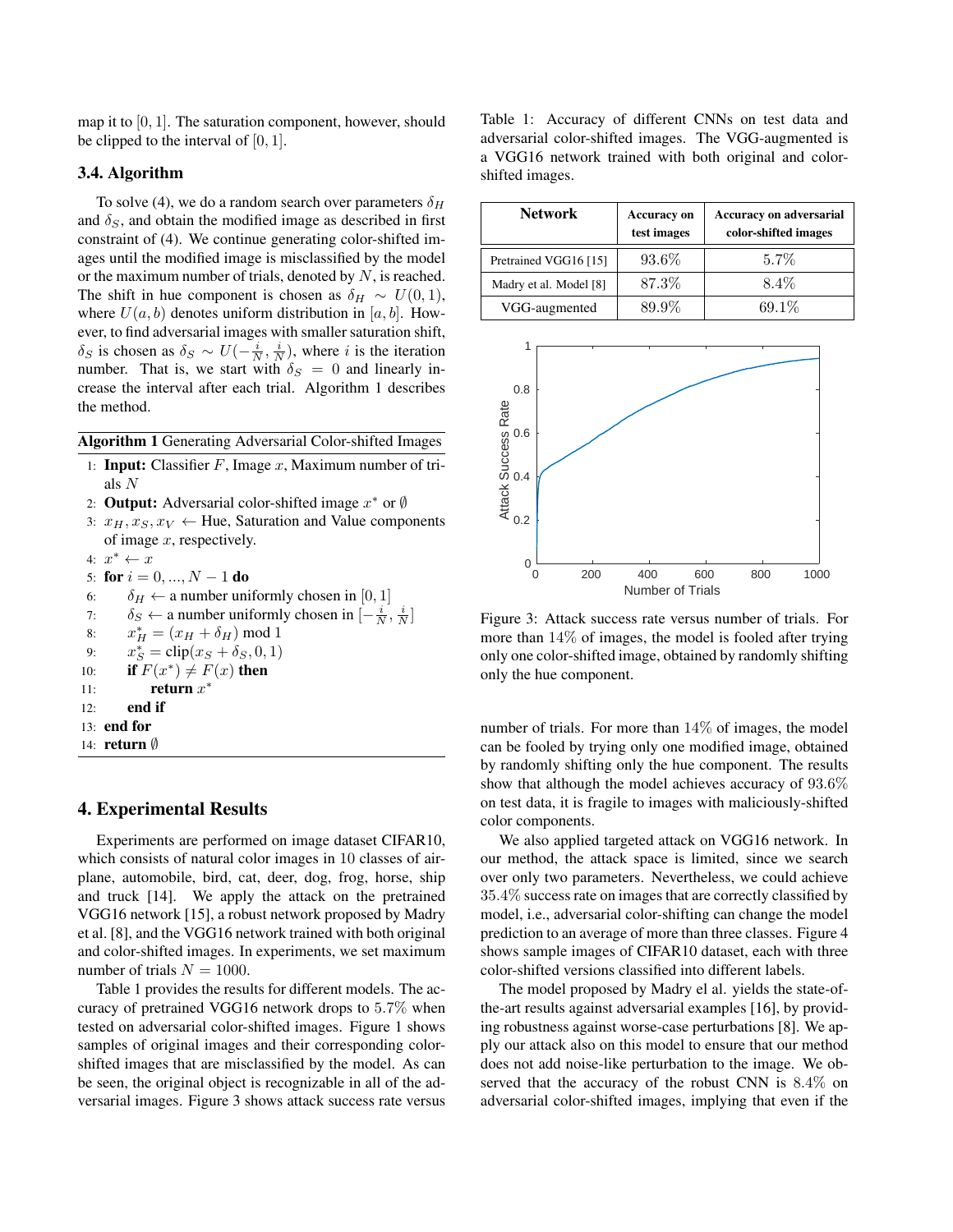

images.

Figure 4: Sample images of CIFAR10 dataset, along with three color-shifted versions classified into different labels by VGG16 network. The leftmost-column shows original

model is robust to perturbations around data points, it does not provide robustness to semantic adversarial examples.

We also applied the attack on a VGG16 network which, at each epoch, is trained with original and color-shifted images with  $\delta_H \sim U(0, 1)$  and  $\delta_S \sim U(-1, 1)$ . The accuracy on adversarial color-shifted images is 69.1%, indicating that the model shows more robustness when trained with same types of images. However, as pointed out in [17], robustness achieved by data augmentation may not be an indication that the model has learned higher level semantic features in the dataset. That is, the network is likely to be vulnerable to other types of semantic adversarial examples. We will explore other attack and defense methods in future works.

## 5. Related Work

Over the past several years, many techniques have been proposed to generate adversarial examples by finding a small perturbation that can fool the model. Such techniques, including Fast Gradient Sign Method (FGSM) [3], Deep-Fool [4], Projected Gradient Descent (PGD) [5], and Carlini and Wagner attacks [6], usually involve an optimization problem that solves for a perturbation that maximizes the model prediction error. In this paper, we proposed an image transformation that may introduce large pixel-wise perturbation, but preserves the semantics of the image. Our proposed transformation has tunable parameters that can be searched over to generate adversarial images.

It has been shown that CNNs trained with clean images generalize poorly to images with reversed brightness, called negative images [18]. Compared to color-shifted images, negative images are less recognizable to humans [19]. Moreover, image complementing is a fixed transformation and cannot be adjusted to force the model to misclassify images. In [17], Fourier filtering methods are used to slightly modify images such that they contain the same high level abstractions but exhibit different surface statistical regularities. They showed that, in the worst case, the CNN accuracy reduces more than 20% when tested on such images. In comparison, our method introduces large perturbation to the image and reduces model accuracy by about 90%.

In [20], the authors showed that adversarial translation and rotation can fool CNNs. The rotated images, however, may look unnatural to humans, due to the black borders and the existence of tilted objects. In [21], the authors considered the problem of generating natural adversarial examples using generative adversarial networks. Their proposed method generates images that look natural, but may belong to a different class than the original class. Hence, such images do not fit into our definition of semantic adversarial examples. In [22], the authors suggested that instead of small or imperceptible perturbations, the adversary may opt for more effective but noticeable perturbations, and proposed a method to create adversarial patches. Our method also generates images with large modification, however in such a way that the perturbation is not visible, i.e., the modified image is smooth and natural-looking.

## 6. Conclusion

In this paper, we introduced Semantic Adversarial Examples as images that semantically represent the original object, but are misclassified by the model. We proposed a method for generating such images by shifting the color components of the image in HSV color space, and showed that the generated images are smooth and natural-looking. Our experimental results on CIFAR10 dataset show that the accuracy of state-of-the-art CNNs on adversarial colorshifted images is less than 10%.

## Acknowledgments

This work was supported by ONR grants N00014-14-1- 0029 and N00014-16-1-2710, ARO grant W911NF-16-1- 0485 and NSF grant CNS-1446866.